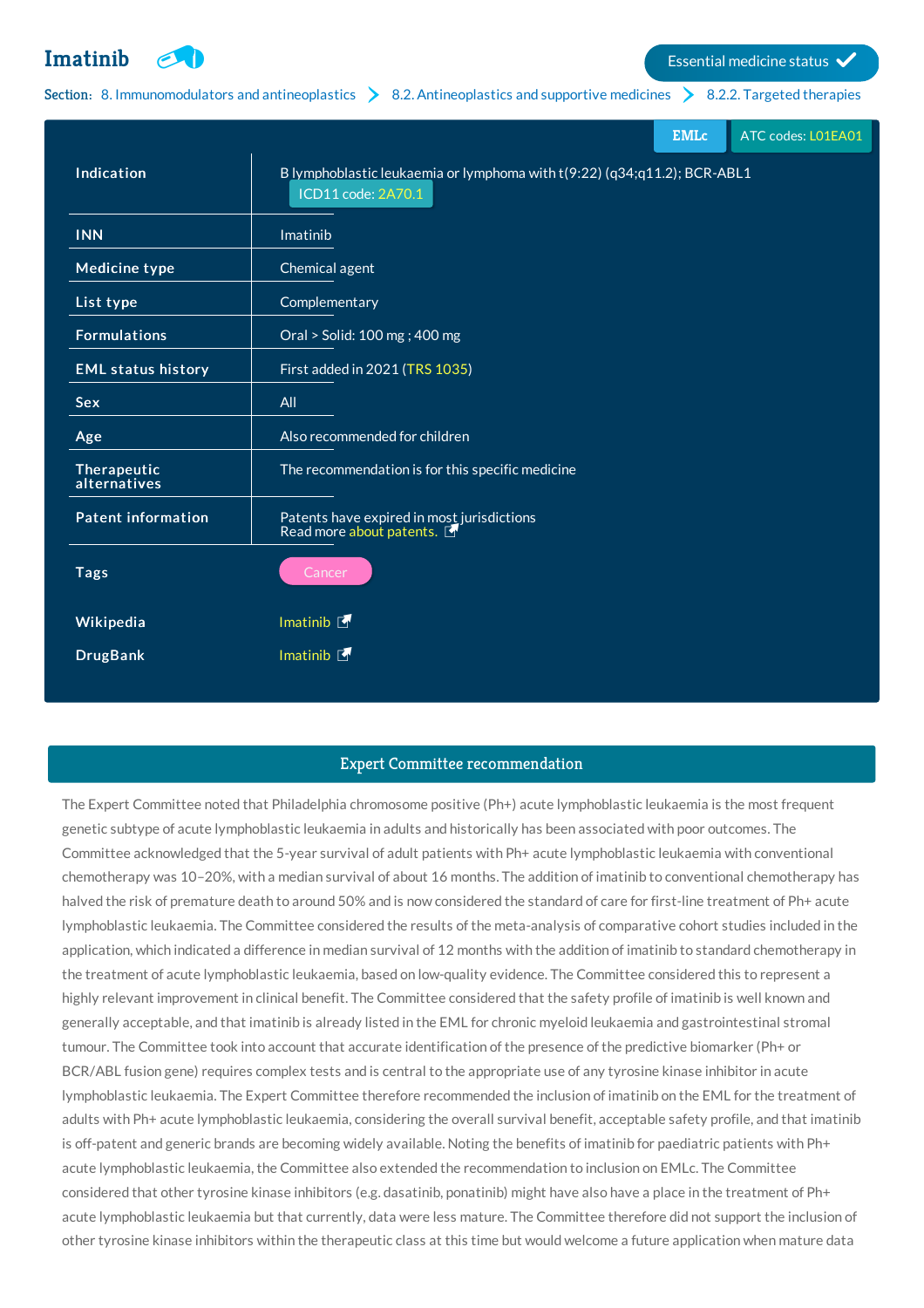#### **Background**

Imatinib was added to the EML in 2015 for the treatment of chronic myeloid leukaemia and gastrointestinal stromal tumour (1). It was added to the EMLc for the same indications in 2019 (2). Imatinib has not previously been considered for inclusion on the EML or EMLc for the treatment of Ph+ acute lymphoblastic leukaemia.

### Public health relevance

Acute lymphoblastic leukaemia accounts for about 15% of all leukaemias (3). While it is the most common cancer in children, it is a relatively infrequent disease in adults. Excluding the paediatric population, its incidence increases with age and most new cases are diagnosed in individuals older than 65 years (4). Before the introduction of targeted therapies, the prognosis was particularly poor, with a 5-year survival of around 10–20% (5–7). The Philadelphia chromosome is the most frequent cytogenetic abnormality in adults with acute lymphoblastic leukaemia. It is seen in about 30–40% of all cases (8). It corresponds to a translocation between the ABL-1 oncogene on chromosome 9 and a breakpoint cluster region (BCR) on chromosome 22, resulting in a fusion gene, BCR-ABL, that encodes a constitutively active tyrosine kinase (9). Before the introduction of tyrosine kinase inhibitors, the presence of the Philadelphia chromosome was associated with a significantly lower probability of remission and survival at 5 years (10).

## **Benefits**

The applicants performed a literature search for randomized trials and systematic reviews of tyrosine kinase inhibitors in Ph+ acute lymphoblastic leukaemia, and conducted a meta-analysis of the results. Two systematic reviews (11,12) (used to identify relevant studies) and two small randomized trials (13,14) involving imatinib were identified. No data for other tyrosine kinase inhibitors were included in the application. Randomized controlled trials A small randomized trial in 32 centres in Germany between 2002 and 2005 randomly assigned 55 elderly participants (median age 68 years) with Ph+ acute lymphoblastic leukaemia to induction therapy with either imatinib ( $n = 28$ ) or age-adapted chemotherapy ( $n = 27$ ) (13). However, both groups later received imatinib during the consolidation chemotherapy, making it impossible to assess the effect of imatinib treatment on clinical outcomes. Another German multicentre randomized trial conducted between 2004 and 2010 assessed the use of imatinib in Ph+ acute lymphoblastic leukaemia or lymphoid blast crisis of chronic myeloid leukaemia after allogeneic haematopoietic stem-cell transplantation (14). The trial included 57 participants who were randomized to either prophylactic imatinib after haematopoietic stem-cell transplantation (n = 26) or imatinib treatment based on detection of minimal residual disease (n = 29), again making it difficult to assess the effect of imatinib treatment. Meta-analysis of cohort studies The applicants performed a meta-analysis of eight comparative cohort studies identified from two published systematic reviews (15–22). All studies included individuals with Ph+ acute lymphoblastic leukaemia, and assessed the survival of individuals who received imatinib in addition to chemotherapy versus those who received chemotherapy alone. Typically, a proportion of participants also received an allogenic stem-cell transplantation with imatinib being used before and/or after the transplantation. Two of the studies evaluated a concurrent group (15–17) while six used data from historical patients (18–22). The meta-analysis suggested that the use imatinib may significantly reduce mortality (risk ratio (RR) 0.50, 95% confidence interval (CI) 0.38 to 0.66); with 38 fewer deaths per 100 patients treated with imatinib. Four studies reported the median survival with and without imatinib (15,18–20). From these data, it was estimated that imatinib may increase overall survival by a median of 12 months compared with chemotherapy. Despite the large effect observed, there were concerns about: the risk of bias as most studies compared imatinib with historical data; and inconsistency, given that the magnitude of effect varied, with a proportion of studies showing a modest effect. Weighting these factors, the certainty of the evidence was therefore judged as low.

### Harms

Cardiac toxicity, notably congestive heart failure, is a well known, albeit rare, adverse effect of treatment with tyrosine kinase inhibitors. Data on potential toxicity of tyrosine kinase inhibitors when used for the treatment of Ph+ acute lymphoblastic leukaemia were limited. Only two of the studies included in the meta-analysis for the application reported adverse events (15,16). Meta-analysis of data from these studies indicated that the use of imatinib might increase the risk of adverse events, mainly due to cardiac toxicity (RR 1.31, 95% CI 0.73 to 2.36). In absolute terms, this would translate in eight more adverse events per 100 patients treated. The certainty of the evidence was judged as very low.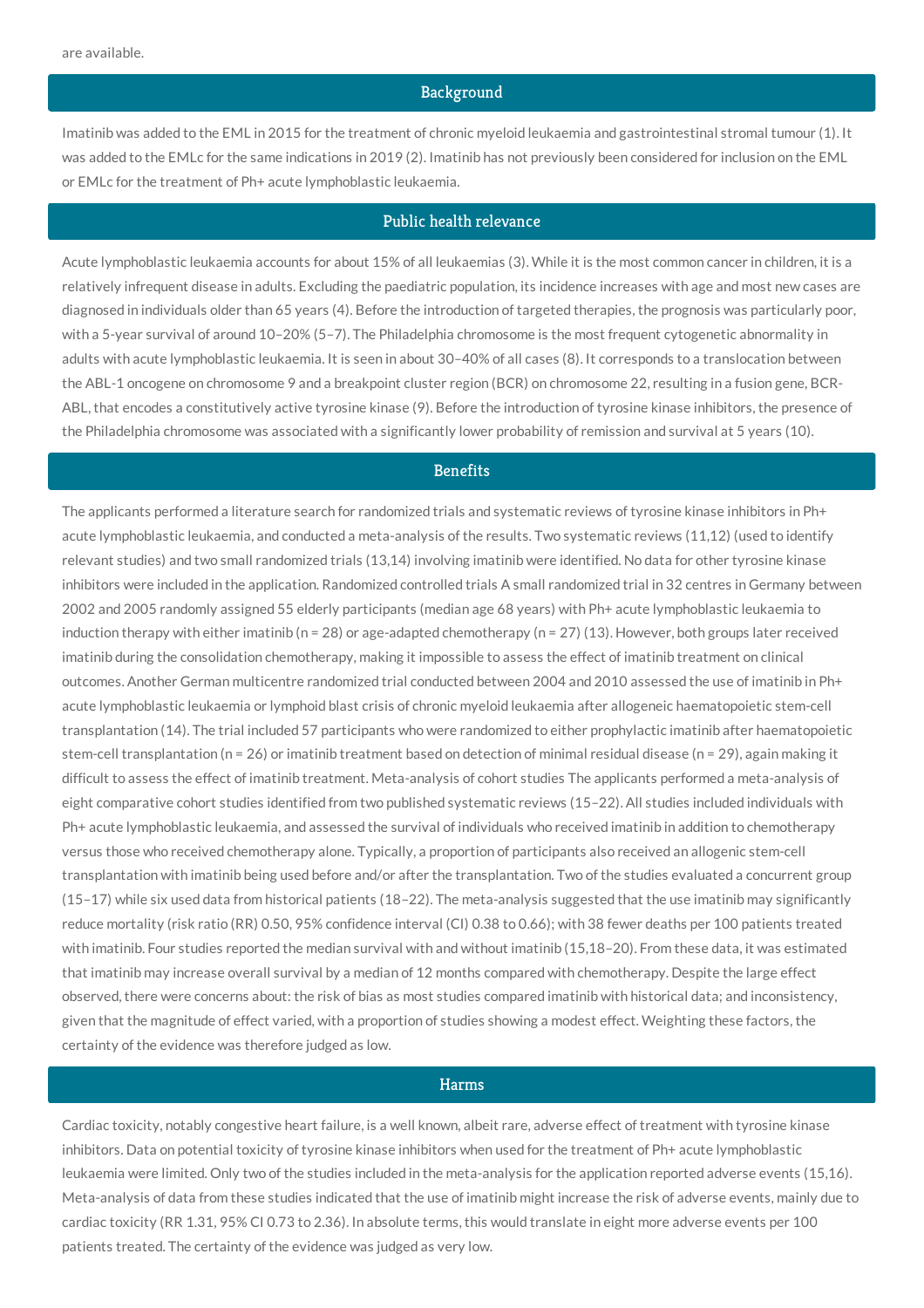# Additional evidence

In a separate application to the meeting of the Expert Committee, imatinib was also proposed for inclusion on the EMLc for treatment of acute lymphoblastic leukaemia in children, for which it is considered standard of care. Imatinib is included in the ALLTogether trial regimen for children and young adults with acute lymphoblastic leukaemia (23) and the EsPhALL trial regimen for children with Ph+ acute lymphoblastic leukaemia (24). Several other trials studies have shown relevant benefits of imatinib in the paediatric population, with about 20% more participants alive at 5 years compared with before the introduction of imatinib for children with Ph+ acute lymphoblastic leukaemia (25–28).

# Cost / cost effectiveness

Evidence on the cost–effectiveness of tyrosine kinase inhibitors in adults with acute lymphoblastic leukaemia is limited and does not include first-generation agents such as imatinib, which are generally more available and affordable. However, even secondgeneration tyrosine kinase inhibitors seem to be cost-effective (30). Importantly, the patent of imatinib expired in 2016. However, this has not led to the expected rapid introduction of generic alternatives (31) nor to a substantial price reduction: generic imatinib was introduced to the market only 8% below the price of the original and even today remains a costly medicine (32).

### WHO guidelines

WHO guidelines for the treatment of acute lymphoblastic leukaemia are not available. Clinical practice guidelines from the European Society of Medical Oncology recommend that all adults with Ph+ acute lymphoblastic leukaemia receive first-line treatment with imatinib or a second-generation tyrosine kinase inhibitor, in combination with chemotherapy (12). The National Comprehensive Cancer Network Guidelines also recommend treatment with a tyrosine kinase inhibitor in combination with multiagent chemotherapy or corticosteroids as induction treatment for Ph+ acute lymphoblastic leukaemia in adults, young adults and adolescents (29).

#### Availability

Imatinib has marketing approval from multiple national regulatory agencies, including the Australian Therapeutic Goods Administration, the European Medicines Agency, Health Canada, the Japanese Pharmaceuticals and Medical Devices Agency and the United States Food and Drug Administration. It is available in branded and generic forms.

### Other considerations

The EML Cancer Medicines Working Group supported the inclusion of imatinib on both the EML and EMLc for the treatment of adults and children with Ph+ acute lymphoblastic leukaemia based on evidence of relevant improvement in survival and acceptable safety. Despite also being associated relevant survival benefit, the available data for other tyrosine kinase inhibitors (dasatinib, ponatinib) are less mature. There is little evidence supporting their use in children and their global availability (including generics) is more limited. Therefore, the Working Group did not support the inclusion of tyrosine kinase inhibitors as a therapeutic class at this time. Comments were received from the WHO Department of Noncommunicable Diseases. The technical unit considered that there is sufficient evidence to justify the inclusion of imatinib on the EML for the treatment of Ph+ acute lymphoblastic leukaemia given its clinical impact and the feasibility of its appropriate use, noting its increasing availability for other cancer-related indications. Imatinib treatment for Ph+ acute lymphoblastic leukaemia is known to reduce mortality, improve quality of life and it has a favourable safety profile. Data for other tyrosine kinase inhibitors (e.g. dasatinib, ponatinib) are less mature.

<sup>1.</sup> The selection and use of essential medicines. Report of the WHO Expert Committee, 2015 (including the 19th WHO Model List of Essential Medicines and the 5th WHO Model List of Essential Medicines for Children). Geneva: World Health Organization; 2015 ( WHO Technical Report Series, No. 994; https://apps.who.int/iris/handle/10665/189763, accessed 16 May 2021)

<sup>2.</sup> The selection and use of essential medicines. Report of the WHO Expert Committee, 2019 (including the 21st WHO Model List of Essential Medicines and the 7th WHO Model List of Essential Medicines for Children). Geneva: World Health Organization; 2019 ( WHO Technical Report Series, No. 1021; https://apps.who.int/iris/handle/10665/330668, accessed 16 May 2021).

<sup>3.</sup> Bassan R, Gatta G, Tondini C, Willemze R. Adult acute lymphoblastic leukaemia. Crit Rev Oncol Hematol. 2004;50(3):223–61. 4. Redaelli A, Laskin BL, Stephens JM, Botteman MF, Pashos CL. A systematic literature review of the clinical and epidemiological bu rden of acute lymphoblastic leukaemia (ALL). Eur J Cancer Care (Engl). 2005;14(1):53–62.

<sup>5.</sup> El Fakih R, Jabbour E, Ravandi F, Hassanein M, Anjum F, Ahmed S, et al. Current paradigms in the management of Philadelphia chro mosome positive acute lymphoblastic leukemia in adults. Am J Hematol. 2018;93(2):286–95.

<sup>6.</sup> Bassan R, Rohatiner AZ, Lerede T, Di Bona E, Rambaldi A, Pogliani E, et al. Role of early anthracycline dose-intensity according to e xpression of Philadelphia chromosome/BCR-ABL rearrangements in B-precursor adult acute lymphoblastic leukemia. Hematol J. 200